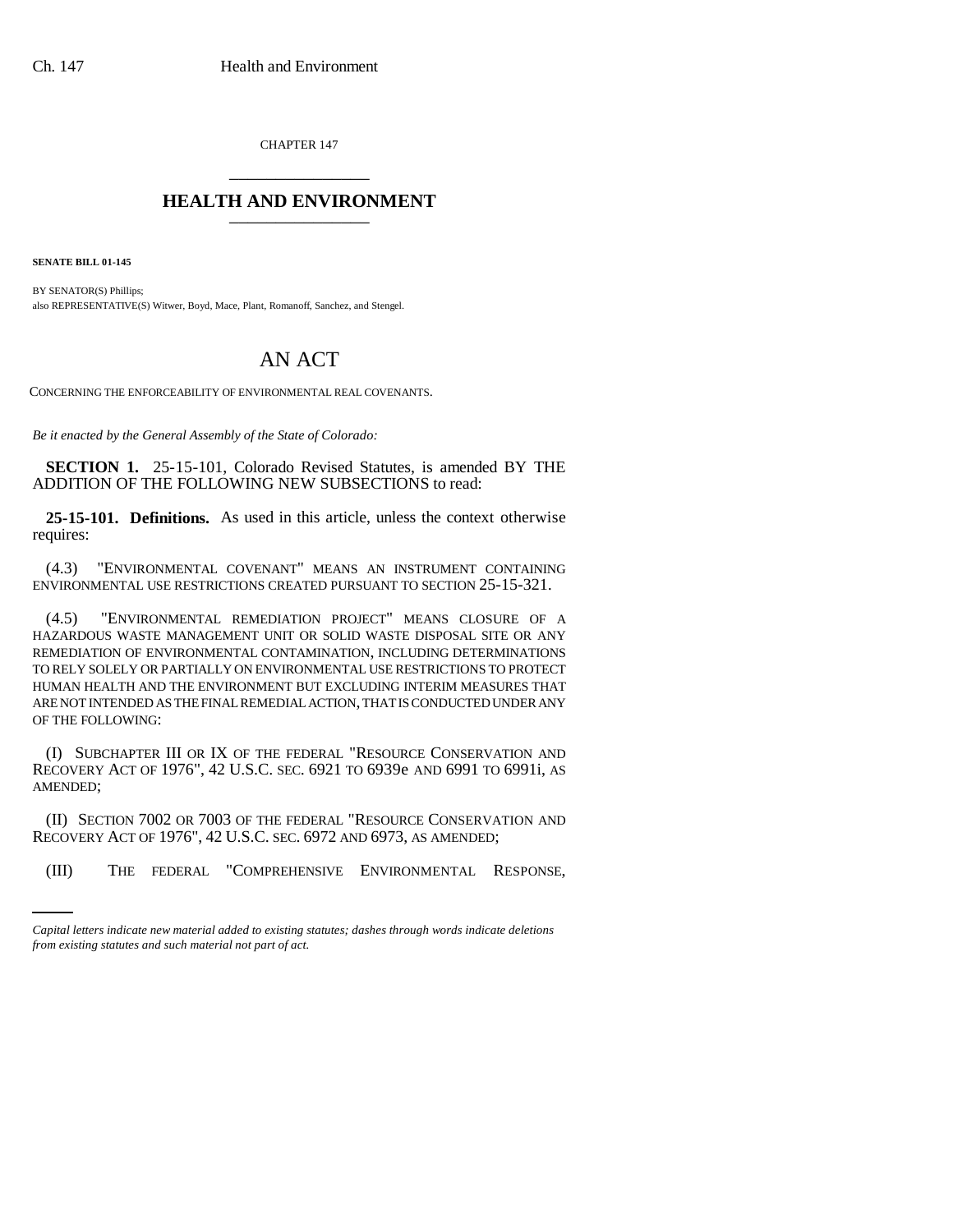COMPENSATION, AND LIABILITY ACT OF 1980", 42 U.S.C. SEC. 9601 TO 9647, AS AMENDED;

(IV) THE FEDERAL "URANIUM MILL TAILINGS RADIATION CONTROL ACT OF 1978", 42 U.S.C. SEC. 7901 ET SEQ., AS AMENDED;

(V) PART 1 OF ARTICLE 11 OF THIS TITLE, INCLUDING ANY DECOMMISSIONING OF SITES LICENSED UNDER THAT PART;

(VI) PART 3 OF ARTICLE 11 OF THIS TITLE;

(VII) PART 3 OF ARTICLE 15 OF THIS TITLE; AND

(VIII) ARTICLE 30 OF TITLE 20, C.R.S.

(4.7) "ENVIRONMENTAL USE RESTRICTION" MEANS A PROHIBITION OF ONE OR MORE USES OF OR ACTIVITIES ON SPECIFIED REAL PROPERTY, INCLUDING DRILLING FOR OR PUMPING GROUNDWATER; A REQUIREMENT TO PERFORM CERTAIN ACTS, INCLUDING REQUIREMENTS FOR MAINTENANCE, OPERATION, OR MONITORING NECESSARY TO PRESERVE SUCH PROHIBITION OF USES OR ACTIVITIES; OR BOTH, WHERE SUCH PROHIBITIONS OR REQUIREMENTS ARE RELIED UPON IN THE REMEDIAL DECISION FOR AN ENVIRONMENTAL REMEDIATION PROJECT FOR THE PURPOSE OF PROTECTING HUMAN HEALTH OR THE ENVIRONMENT.

(5.5) "HAZARDOUS SUBSTANCE" MEANS ANY SUBSTANCE THAT IS DEFINED AS A HAZARDOUS SUBSTANCE, POLLUTANT, OR CONTAMINANT UNDER THE FEDERAL "COMPREHENSIVE ENVIRONMENTAL RESPONSE,COMPENSATION, AND LIABILITY ACT OF 1980", 42 U.S.C. SEC. 9601 TO 9647, AS AMENDED, OR ITS IMPLEMENTING REGULATIONS.

(12.5) "OWNER", AS USED IN SECTIONS 25-15-317 TO 25-15-326, MEANS THE RECORD OWNER OF REAL PROPERTY AND, IF ANY, ANY OTHER PERSON OR ENTITY OTHERWISE LEGALLY AUTHORIZED TO MAKE DECISIONS REGARDING THE TRANSFER OF THE SUBJECT PROPERTY OR PLACEMENT OF ENCUMBRANCES ON THE SUBJECT PROPERTY, OTHER THAN BY THE EXERCISE OF EMINENT DOMAIN.

(13.5) "REMEDIAL DECISION" MEANS THE ADMINISTRATIVE DETERMINATION BY THE DEPARTMENT, THE UNITED STATES ENVIRONMENTAL PROTECTION AGENCY, OR OTHER APPROPRIATE GOVERNMENT ENTITY UNDER THE LAWS CITED IN SUBSECTION (4.5) OF THIS SECTION, THAT ESTABLISHES THE REMEDIAL REQUIREMENTS FOR THE ENVIRONMENTAL REMEDIATION PROJECT.

**SECTION 2.** Part 3 of article 15 of title 25, Colorado Revised Statutes, is amended BY THE ADDITION OF THE FOLLOWING NEW SECTIONS to read:

**25-15-317. Legislative declaration.** THE GENERAL ASSEMBLY DECLARES THAT IT IS IN THE PUBLIC INTEREST TO ENSURE THAT ENVIRONMENTAL REMEDIATION PROJECTS PROTECT HUMAN HEALTH AND THE ENVIRONMENT. THE GENERAL ASSEMBLY FINDS THAT ENVIRONMENTAL REMEDIATION PROJECTS MAY LEAVE RESIDUAL CONTAMINATION AT LEVELS THAT HAVE BEEN DETERMINED TO BE SAFE FOR A SPECIFIC USE, BUT NOT ALL USES, AND MAY INCORPORATE ENGINEERED STRUCTURES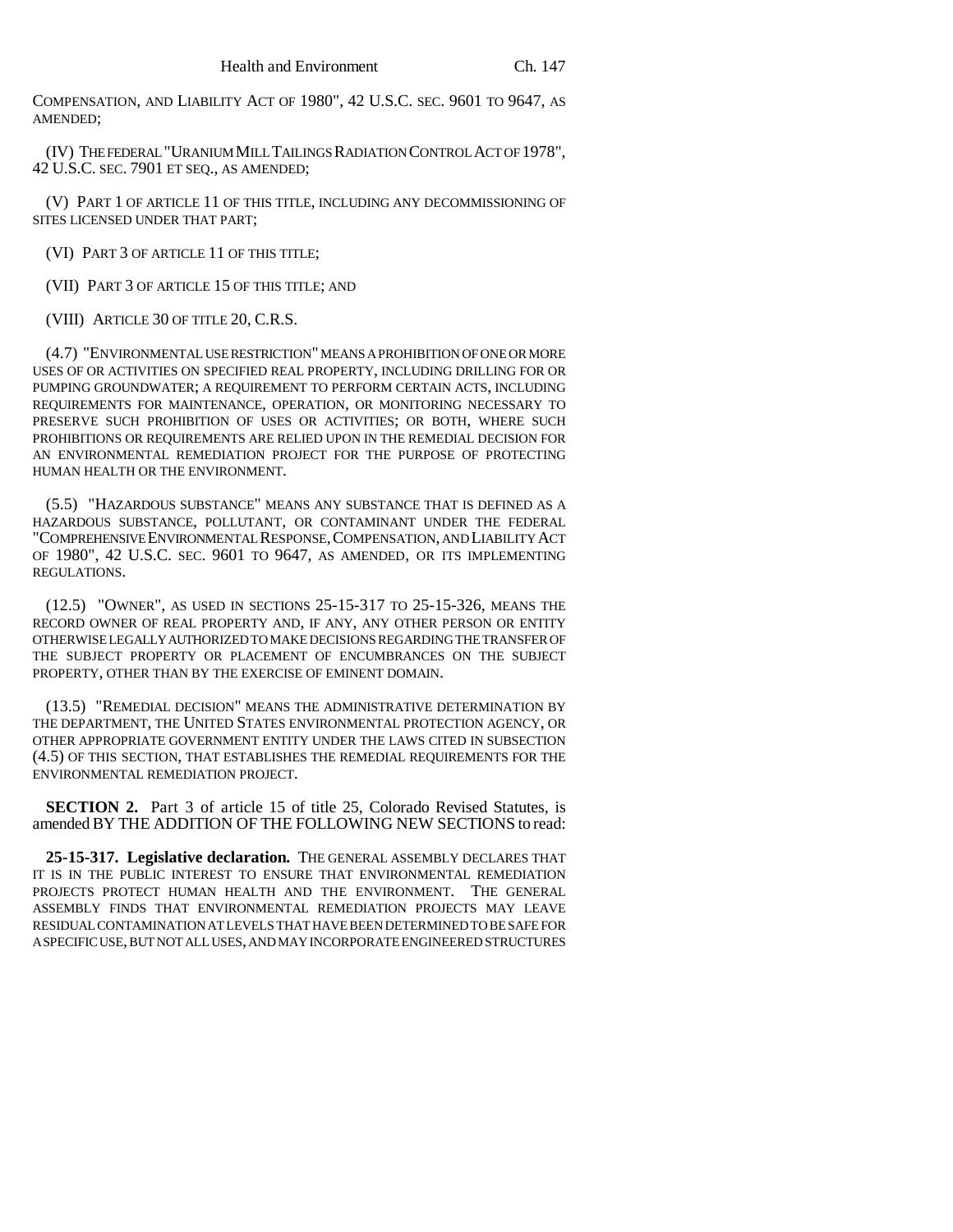## Ch. 147 Health and Environment

THAT MUST BE MAINTAINED OR PROTECTED AGAINST DAMAGE TO REMAIN EFFECTIVE. THE GENERAL ASSEMBLY FINDS THAT IN SUCH CASES, IT IS NECESSARY TO PROVIDE AN EFFECTIVE AND ENFORCEABLE MEANS OF ENSURING THE CONDUCT OF ANY REQUIRED MAINTENANCE, MONITORING, OR OPERATION, AND OF RESTRICTING FUTURE USES OF THE LAND, INCLUDING PLACING RESTRICTIONS ON DRILLING FOR OR PUMPING GROUNDWATER FOR AS LONG AS ANY RESIDUAL CONTAMINATION REMAINS HAZARDOUS. THE GENERAL ASSEMBLY, THEREFORE, DECLARES THAT IT IS IN THE PUBLIC INTEREST TO CREATE ENVIRONMENTAL COVENANTS BECAUSE SUCH COVENANTS ARE NECESSARY FOR THE PROTECTION OF HUMAN HEALTH AND THE ENVIRONMENT.

**25-15-318. Nature of environmental covenants.** (1) AN ENVIRONMENTAL COVENANT SHALL BE PERPETUAL UNLESS BY ITS TERMS IT IS LIMITED TO A SPECIFIC DURATION, UNLESS THE DEPARTMENT APPROVES A REQUEST TO TERMINATE OR MODIFY IT PURSUANT TO SECTION 25-15-319 (1) (h), OR UNLESS IT IS TERMINATED BY A COURT OF COMPETENT JURISDICTION. AN ENVIRONMENTAL COVENANT MAY NOT BE EXTINGUISHED, LIMITED, OR IMPAIRED THROUGH ISSUANCE OF A TAX DEED OR THROUGH ADVERSE POSSESSION, NOR MAY AN ENVIRONMENTAL COVENANT BE EXTINGUISHED, LIMITED, OR IMPAIRED BY REASON OF THE DOCTRINES OF ABANDONMENT, WAIVER, LACK OF ENFORCEMENT, OR OTHER COMMON LAW PRINCIPLES RELATING TO COVENANTS, OR BY THE EXERCISE OF EMINENT DOMAIN.

(2) NOTWITHSTANDING ANY OTHER PROVISION OF LAW, INCLUDING ANY COMMON LAW REQUIREMENT FOR PRIVITY OF ESTATE, AN ENVIRONMENTAL COVENANT SHALL RUN WITH THE LAND AND SHALL BIND THE OWNER OF THE LAND, THE OWNER'S SUCCESSORS AND ASSIGNS, AND ANY PERSON USING THE LAND.

(3) THE REQUIREMENTS AND RESTRICTIONS OF AN ENVIRONMENTAL COVENANT ARE REQUIREMENTS UNDER THIS PART 3 BUT MAY ONLY BE ENFORCED AS PROVIDED IN SECTION 25-15-322. THE CREATION OF AN ENVIRONMENTAL COVENANT DOES NOT TRIGGER THE APPLICATION OF ANY OTHER REQUIREMENT OF THIS PART 3.

(4) THE DEPARTMENT SHALL NOT ACQUIRE ANY LIABILITY UNDER STATE LAW BY VIRTUE OF ACCEPTING AN ENVIRONMENTAL COVENANT, NOR SHALL ANY NAMED BENEFICIARY OF AN ENVIRONMENTAL COVENANT ACQUIRE ANY LIABILITY UNDER STATE LAW BY VIRTUE OF BEING SUCH A BENEFICIARY.

**25-15-319. Contents of environmental covenants.** (1) AN ENVIRONMENTAL COVENANT SHALL INCLUDE PROVISIONS REGARDING:

(a) ITS DURATION AND ANY CONDITIONS UNDER WHICH IT MAY BE MODIFIED OR TERMINATED;

(b) ANY ENVIRONMENTAL USE RESTRICTIONS RELIED ON IN THE REMEDIATION DECISION FOR THE ENVIRONMENTAL REMEDIATION PROJECT FOR THE SUBJECT PROPERTY;

(c) A REQUIREMENT THAT THE OWNER OF THE PROPERTY SUBJECT TO THE ENVIRONMENTAL COVENANT NOTIFY THE DEPARTMENT AT LEAST FIFTEEN DAYS IN ADVANCE OF ANY TRANSFER OF OWNERSHIP OF SOME OR ALL OF THE REAL PROPERTY SUBJECT TO THE ENVIRONMENTAL COVENANT;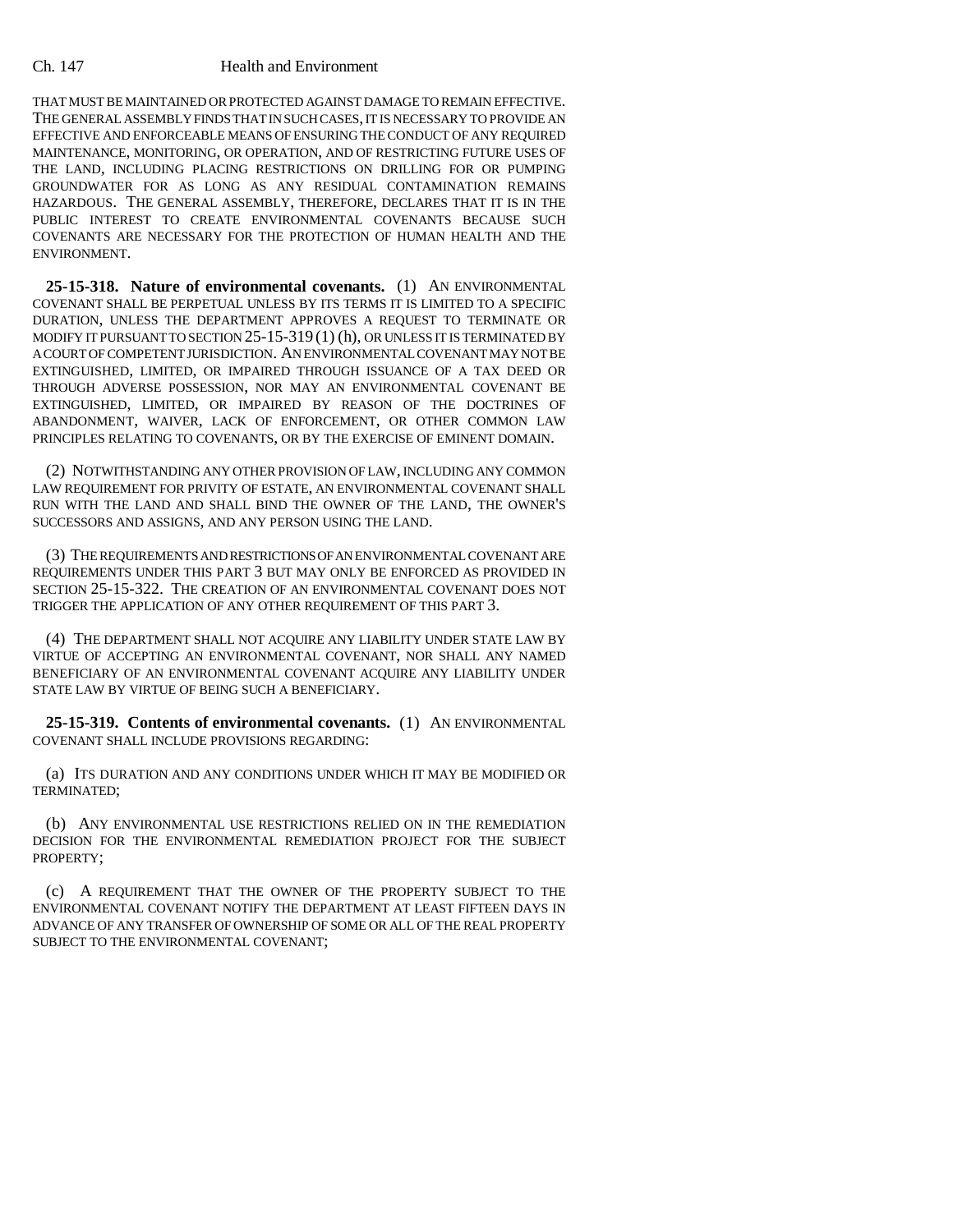(d) A REQUIREMENT THAT THE OWNER OF THE PROPERTY NOTIFY THE DEPARTMENT SIMULTANEOUSLY WITH SUBMITTING ANY APPLICATION TO A LOCAL GOVERNMENT FOR A BUILDING PERMIT OR CHANGE IN LAND USE;

(e) A REQUIREMENT TO ALLOW THE DEPARTMENT RIGHT OF ENTRY AT REASONABLE TIMES WITH PRIOR NOTICE FOR THE PURPOSE OF DETERMINING COMPLIANCE WITH THE TERMS OF THE ENVIRONMENTAL COVENANT. NOTHING IN THIS SECTION SHALL IMPAIR ANY OTHER AUTHORITY THE DEPARTMENT MAY OTHERWISE HAVE TO ENTER AND INSPECT PROPERTY SUBJECT TO THE ENVIRONMENTAL COVENANT.

(f) INCLUSION OF THE FOLLOWING STATEMENT ON THE FIRST PAGE OF THE INSTRUMENT CREATING THE ENVIRONMENTAL COVENANT IN FIFTEEN-POINT BOLD-FACED TYPE: "THIS PROPERTY IS SUBJECT TO AN ENVIRONMENTAL COVENANT HELD BY THE COLORADO DEPARTMENT OF PUBLIC HEALTH AND ENVIRONMENT PURSUANT TO SECTION 25-15-321, C.R.S.";

(g) AN AGREEMENT TO INCORPORATE EITHER IN FULL OR BY REFERENCE THE ENVIRONMENTAL COVENANT IN ANY LEASES, LICENSES, OR OTHER INSTRUMENTS GRANTING A RIGHT TO USE THE PROPERTY THAT MAY BE AFFECTED BY THE ENVIRONMENTAL COVENANT;

(h) MODIFICATION OR TERMINATION OF THE ENVIRONMENTAL COVENANT CONSISTENT WITH THIS SUBSECTION (1). THE OWNER OF LAND SUBJECT TO AN ENVIRONMENTAL COVENANT MAY REQUEST THAT THE DEPARTMENT APPROVE MODIFICATION OR TERMINATION OF THE COVENANT. THE REQUEST SHALL CONTAIN INFORMATION SHOWING THAT THE PROPOSED MODIFICATION OR TERMINATION SHALL, IF IMPLEMENTED, ENSURE PROTECTION OF HUMAN HEALTH AND THE ENVIRONMENT. THE DEPARTMENT SHALL REVIEW ANY SUBMITTED INFORMATION, AND MAY REQUEST ADDITIONAL INFORMATION. IF THE DEPARTMENT DETERMINES THAT THE PROPOSAL TO MODIFY OR TERMINATE THE ENVIRONMENTAL COVENANT WILL ENSURE PROTECTION OF HUMAN HEALTH AND THE ENVIRONMENT, IT SHALL APPROVE THE PROPOSAL. NO MODIFICATION OR TERMINATION OF AN ENVIRONMENTAL COVENANT SHALL BE EFFECTIVE UNLESS IT HAS BEEN APPROVED IN WRITING BY THE DEPARTMENT. INFORMATION TO SUPPORT A REQUEST FOR MODIFICATION OR TERMINATION MAY INCLUDE ONE OR MORE OF THE FOLLOWING:

(I) A PROPOSAL TO PERFORM ADDITIONAL REMEDIAL WORK;

(II) NEW INFORMATION REGARDING THE RISKS POSED BY THE RESIDUAL CONTAMINATION;

(III) INFORMATION DEMONSTRATING THAT RESIDUAL CONTAMINATION HAS DIMINISHED;

(IV) INFORMATION DEMONSTRATING THAT AN ENGINEERED FEATURE OR STRUCTURE IS NO LONGER NECESSARY;

(V) INFORMATION DEMONSTRATING THAT THE PROPOSED MODIFICATION WOULD NOT ADVERSELY IMPACT THE REMEDY AND IS PROTECTIVE OF HUMAN HEALTH AND THE ENVIRONMENT; AND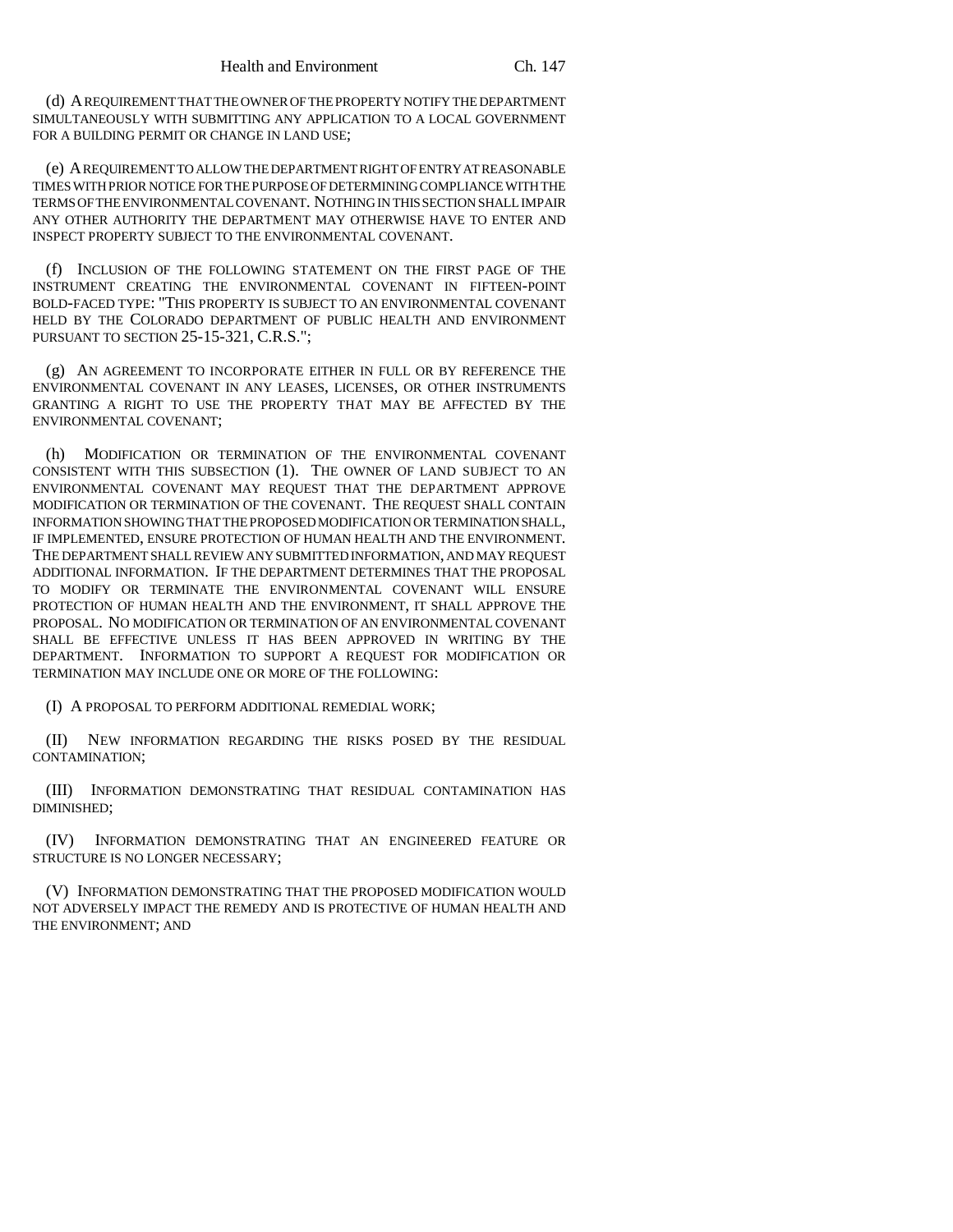(VI) OTHER APPROPRIATE SUPPORTING INFORMATION; AND

(i) SUCH OTHER SUBJECTS AS MAY BE APPROPRIATE.

**25-15-320. Environmental covenants - when required - waiver.** (1) NO ENVIRONMENTAL COVENANT SHALL BE REQUIRED FOR ANY ENVIRONMENTAL REMEDIATION PROJECT THAT RESULTS IN RESIDUAL CONTAMINATION LEVELS THAT HAVE BEEN DETERMINED BY THE RELEVANT REGULATORY AGENCY TO BE SAFE FOR ALL USES AND THAT DOES NOT INCORPORATE ANY ENGINEERED FEATURE OR STRUCTURE OR REQUIRE ANY MONITORING, MAINTENANCE, OR OPERATION.

(2) AN ENVIRONMENTAL COVENANT UNDER THIS PART 3 SHALL BE REQUIRED FOR ANY ENVIRONMENTAL REMEDIATION PROJECT IN WHICH THE RELEVANT REGULATORY AUTHORITY MAKES A REMEDIAL DECISION ON OR AFTER JULY 1, 2001, THAT WOULD RESULT IN EITHER OR BOTH OF THE FOLLOWING:

(a) RESIDUAL CONTAMINATION AT LEVELS THAT HAVE BEEN DETERMINED TO BE SAFE FOR ONE OR MORE SPECIFIC USES, BUT NOT ALL USES; OR

(b) INCORPORATION OF AN ENGINEERED FEATURE OR STRUCTURE THAT REQUIRES MONITORING, MAINTENANCE, OR OPERATION OR THAT WILL NOT FUNCTION AS INTENDED IF IT IS DISTURBED.

(3) THE DEPARTMENT MAY WAIVE THE REQUIREMENT FOR AN ENVIRONMENTAL COVENANT IN THE FOLLOWING CIRCUMSTANCES:

(a) IF THE DEPARTMENT DETERMINES THAT IT IS AUTHORIZED UNDER ANOTHER STATUTE OR DECISION OF THE COLORADO SUPREME COURT TO IMPLEMENT AND ENFORCE ENVIRONMENTAL USE RESTRICTIONS AGAINST THE PRESENT AND SUBSEQUENT OWNERS OF REAL PROPERTY REMEDIATED PURSUANT TO AN ENVIRONMENTAL REMEDIATION PROJECT, AND IMPLEMENTS ENVIRONMENTAL USE RESTRICTIONS UNDER SUCH STATUTE OR DECISION; OR

(b) FOR A PARCEL OF LAND INVOLVED IN AN ENVIRONMENTAL REMEDIATION PROJECT THAT IS OWNED BY ANY PERSON WHO IS NOT BEING REQUIRED TO REMEDIATE THE CONTAMINATION, AND:

(I) THE OWNER OF ANY SUCH PARCEL DOES NOT GRANT AN ENVIRONMENTAL COVENANT UNDER THIS SECTION;

(II) THE COUNTY, CITY AND COUNTY, OR MUNICIPALITY HAVING JURISDICTION OVER THE AFFECTED LAND HAS ENACTED AN ORDINANCE OR RESOLUTION IMPOSING THE RELEVANT ENVIRONMENTAL USE RESTRICTIONS; AND

(III) THE COUNTY, CITY AND COUNTY, OR MUNICIPALITY HAVING JURISDICTION AND THE DEPARTMENT HAVE ENTERED INTO AN INTERGOVERNMENTAL AGREEMENT FOR OVERSIGHT AND ENFORCEMENT OF THE LOCAL ORDINANCE OR RESOLUTION PURSUANT TO SECTION 29-1-203,C.R.S. SUCH AGREEMENT SHALL BE BINDING AND MUTUALLY ENFORCEABLE. THE DEPARTMENT'S AUTHORITY UNDER ANY SUCH AGREEMENT SHALL BE LIMITED TO PROPERTIES THAT ARE SUBJECT TO THE REQUIREMENTS OF THIS SECTION. ANY INTERGOVERNMENTAL AGREEMENT UNDER THIS SECTION SHALL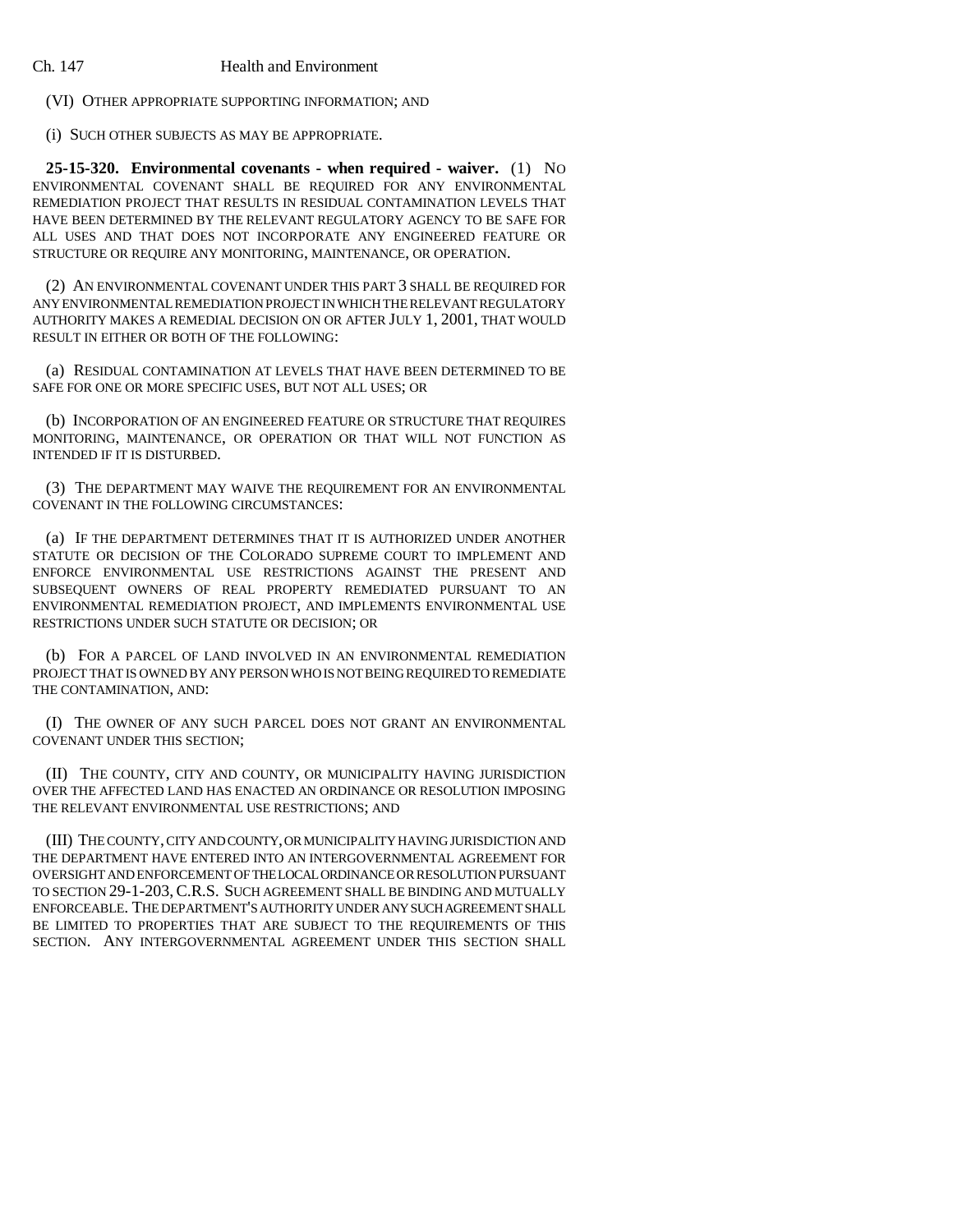REQUIRE THAT, INSOFAR AS THE LOCAL ORDINANCE OR RESOLUTION APPLIES TO PROPERTIES THAT ARE SUBJECT TO THE REQUIREMENTS OF THIS SECTION, ANY AMENDMENTS TO THE LOCAL ORDINANCE OR RESOLUTION SHALL INCORPORATE SUCH REQUIREMENTS AS THE DEPARTMENT MAY RECOMMEND TO ENSURE CONTINUED PROTECTION OF HUMAN HEALTH AND THE ENVIRONMENT.

(4) THE DEPARTMENT SHALL HAVE SUCH AUTHORITY AS MAY BE PROVIDED IN THE INTERGOVERNMENTAL AGREEMENT TO BRING SUIT FOR INJUNCTIVE RELIEF TO ENFORCE ANY LOCAL ORDINANCE OR RESOLUTION DESCRIBED IN SUBSECTION (3) OF THIS SECTION WITH RESPECT TO PROPERTIES THAT ARE SUBJECT TO THE REQUIREMENTS OF THIS SECTION.

(5) THE DEPARTMENT MAY ACCEPT AND ENFORCE ENVIRONMENTAL COVENANTS IN CASES WHERE SUCH COVENANTS ARE NOT REQUIRED, INCLUDING APPROVALS OF VOLUNTARY CLEANUP PLANS OR PETITIONS FOR NO ACTION DETERMINATIONS UNDER SECTIONS 25-16-306 AND 25-16-307, BUT THE OWNER OF THE REMEDIATED LAND NONETHELESS DESIRES TO CREATE SUCH A COVENANT.

**25-15-321. Creation, modification, and termination of an environmental covenant.** (1) AN ENVIRONMENTAL COVENANT UNDER THIS PART 3 MAY BE CREATED ONLY BY THE OWNER OF THE PROPERTY THROUGH A WRITTEN GRANT TO THE DEPARTMENT BY A DEED OR OTHER INSTRUMENT OF CONVEYANCE SPECIFICALLY STATING THE INTENTION OF THE GRANTOR TO CREATE SUCH A RESTRICTION UNDER THIS ARTICLE.

(2) THE DEPARTMENT IS AUTHORIZED TO ACCEPT, REFUSE TO ACCEPT, CONDITIONALLY ACCEPT, HOLD, MODIFY, AND TERMINATE ENVIRONMENTAL COVENANTS.

(3) INSTRUMENTS CREATING, MODIFYING, OR TERMINATING AN ENVIRONMENTAL COVENANT SHALL BE RECORDED AS ANY OTHER INSTRUMENT AFFECTING TITLE TO AND INTERESTS IN REAL PROPERTY.

(4) IF THE ONLY USES ALLOWED UNDER THE PROPOSED ENVIRONMENTAL COVENANT ARE PROHIBITED BY EXISTING ORDINANCE OR RESOLUTION, THE DEPARTMENT SHALL CONDITION ITS ACCEPTANCE OF THE COVENANT UPON THE APPLICANT'S DEMONSTRATION THAT SUCH APPLICANT HAS OBTAINED APPROVAL FROM THE RELEVANT AUTHORITY THAT WOULD ALLOW FOR ONE OR MORE OF THE PROPOSED USES.

(5) PERSONS PROPOSING TO CREATE, MODIFY, OR TERMINATE AN ENVIRONMENTAL COVENANT SHALL PROVIDE WRITTEN NOTICE OF THEIR INTENTION TO ALL PERSONS HOLDING AN INTEREST OF RECORD IN THE REAL PROPERTY THAT WILL BE SUBJECT TO THE ENVIRONMENTAL COVENANT, TO ALL PERSONS KNOWN TO THEM TO HAVE AN UNRECORDED INTEREST IN THE PROPERTY, AND TO ALL AFFECTED PERSONS IN POSSESSION OF THE PROPERTY PRIOR TO SUCH CREATION, MODIFICATION, OR TERMINATION, AND SHALL PROVIDE THE DEPARTMENT WITH:

(a) A COPY OF THE NOTICE PROVIDED;

(b) A LIST OF THE PERSONS TO WHOM NOTICE WAS GIVEN AND THE ADDRESS OR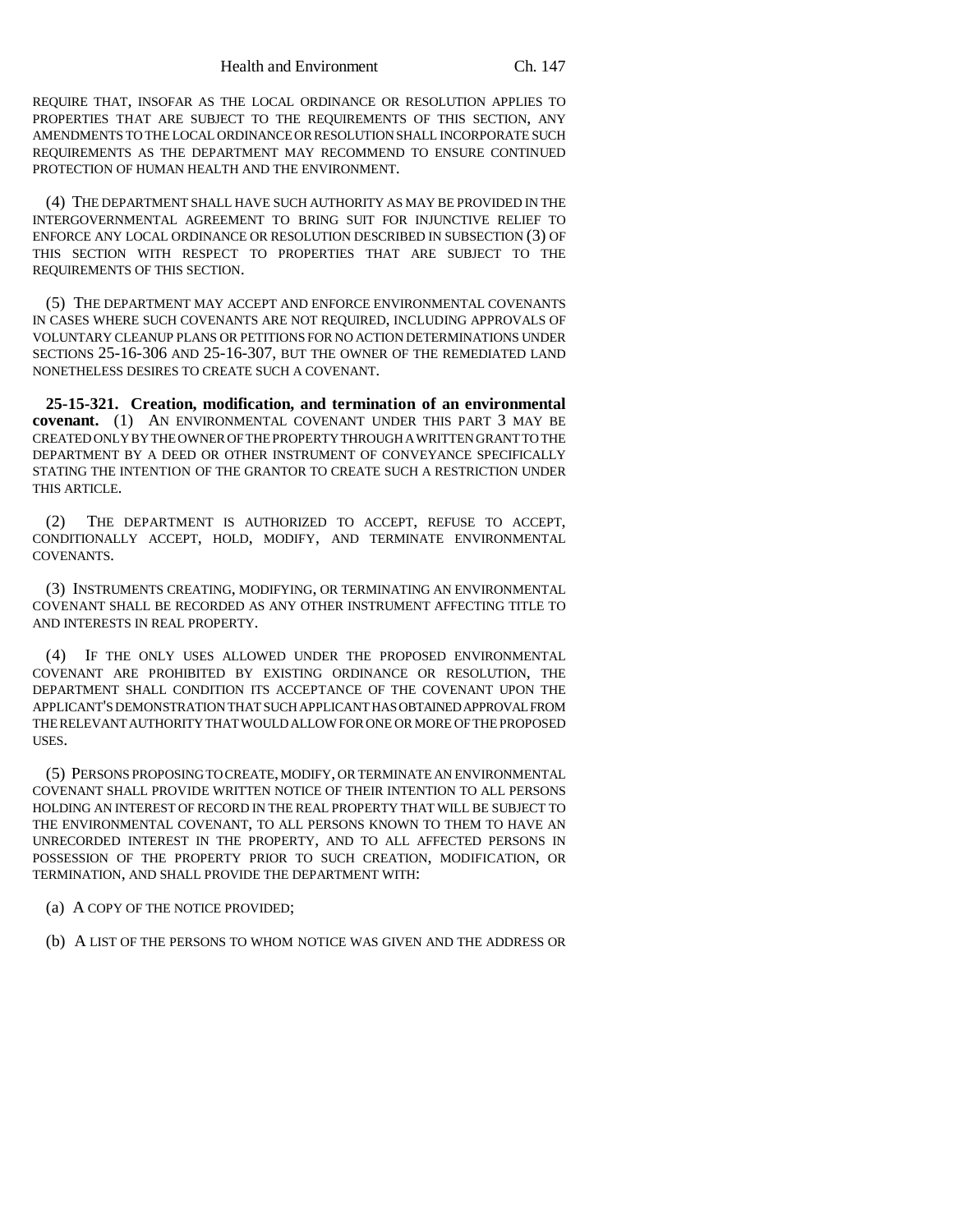OTHER LOCATION TO WHICH THE NOTICE WAS DIRECTED; AND

(c) SUCH TITLE INFORMATION AS THE DEPARTMENT MAY REQUIRE.

(6) THE DEPARTMENT SHALL REVIEW AND MAKE A DETERMINATION REGARDING ALL APPLICATIONS FOR CREATING, MODIFYING, OR TERMINATING AN ENVIRONMENTAL COVENANT WITHIN SIXTY DAYS AFTER RECEIPT OF SUCH APPLICATION.

(7) ANY DETERMINATION BY THE DEPARTMENT REGARDING A PROPOSAL TO CREATE, MODIFY, OR TERMINATE AN ENVIRONMENTAL COVENANT SHALL BE SUBJECT TO APPEAL IN ACCORDANCE WITH SECTION 25-15-305.

**25-15-322. Enforcement - remedies.** (1) AN ENVIRONMENTAL COVENANT IMPOSED AT ANY ENVIRONMENTAL REMEDIATION PROJECT SHALL BE ENFORCEABLE AS PROVIDED IN THIS SECTION, EVEN IF THE ENVIRONMENTAL REMEDIATION PROJECT IS NOT OTHERWISE SUBJECT TO THIS PART 3.

(2) IN THE EVENT OF AN ACTUAL OR THREATENED FAILURE TO COMPLY WITH AN ENVIRONMENTAL COVENANT, THE DEPARTMENT MAY ISSUE AN ORDER UNDER THIS SECTION REQUIRING COMPLIANCE WITH THE TERMS OF THE ENVIRONMENTAL COVENANT AND MAY REQUEST THE ATTORNEY GENERAL TO BRING SUIT IN DISTRICT COURT TO ENFORCE THE TERMS OF THE ENVIRONMENTAL COVENANT, TO ENFORCE THE ORDER ISSUED PURSUANT TO THIS SECTION, OR TO SEEK OTHER APPROPRIATE INJUNCTIVE RELIEF. AN ADMINISTRATIVE ORDER ISSUED UNDER THIS SUBSECTION (2) SHALL BE SUBJECT TO APPEAL IN ACCORDANCE WITH SECTION 25-15-308.

(3) IF A COURT OF COMPETENT JURISDICTION DETERMINES THAT AN ENVIRONMENTAL COVENANT IS VOID OR OTHERWISE UNENFORCEABLE, THE DEPARTMENT MAY TAKE SUCH ACTION AS MAY BE AUTHORIZED BY ANY OTHER LAW.

(4) THE GRANTOR OF AN ENVIRONMENTAL COVENANT MAY FILE SUIT IN DISTRICT COURT TO ENJOIN ACTUAL OR THREATENED VIOLATIONS OF THE COVENANT. ANY THIRD PARTY BENEFICIARY SPECIFICALLY NAMED IN AN ENVIRONMENTAL COVENANT MAY FILE SUIT IN DISTRICT COURT TO ENJOIN ACTUAL OR THREATENED VIOLATIONS OF THE COVENANT.

(5) AN AFFECTED LOCAL GOVERNMENT, AS DEFINED IN SECTION 25-15-324, MAY FILE SUIT IN DISTRICT COURT TO ENJOIN ACTUAL OR THREATENED VIOLATIONS OF ANY ENVIRONMENTAL COVENANT THAT APPLIES TO LAND WITHIN ITS JURISDICTION.

(6) NO ENVIRONMENTAL COVENANT SHALL BE UNENFORCEABLE BECAUSE OF LACK OF PRIVITY OF CONTRACT OR LACK OF BENEFIT TO A PARTICULAR PARCEL OF LAND, BECAUSE THE ENVIRONMENTAL COVENANT DOES NOT EXPRESSLY STATE THAT IT RUNS WITH THE LAND, OR BECAUSE OF ANY OTHER INCONSISTENCY WITH COMMON LAW REQUIREMENTS APPLICABLE TO COMMON LAW COVENANTS.

(7) A COURT OF COMPETENT JURISDICTION IS AUTHORIZED TO ISSUE ORDERS REQUIRING COMPLIANCE WITH AN ENVIRONMENTAL COVENANT, TO ENJOIN ACTUAL OR THREATENED VIOLATIONS OF ENVIRONMENTAL COVENANTS, AND TO GRANT SUCH OTHER INJUNCTIVE RELIEF AS IT MAY DEEM APPROPRIATE.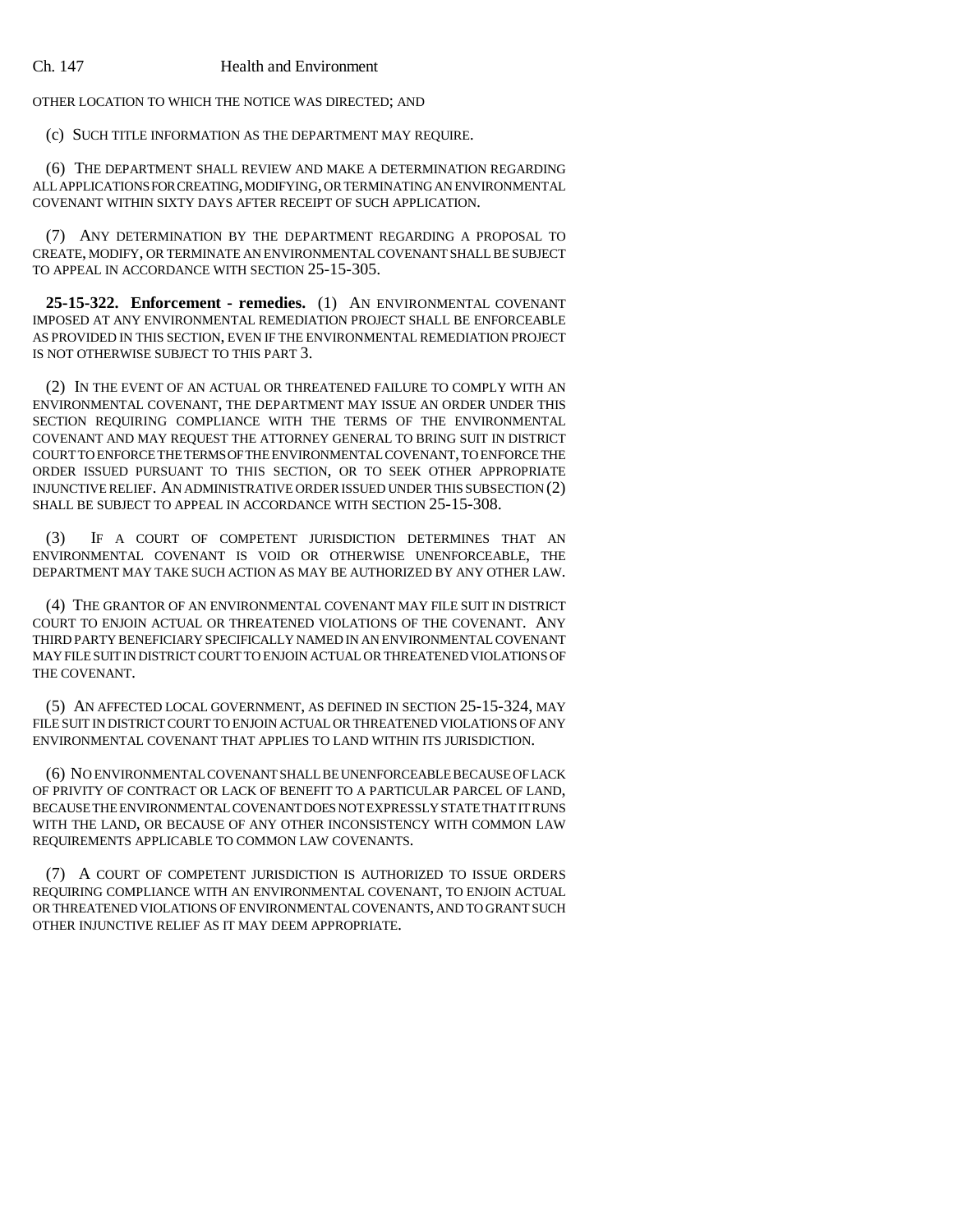**25-15-323. Registry of environmental covenants.** THE DEPARTMENT SHALL CREATE AND MAINTAIN A REGISTRY OF ALL ENVIRONMENTAL COVENANTS, INCLUDING ANY MODIFICATION OR TERMINATION THEREOF.

**25-15-324. Coordination with affected local governments.** (1) FOR PURPOSES OF THIS PART 3, "AFFECTED LOCAL GOVERNMENT" MEANS EVERY COUNTY, CITY AND COUNTY, OR MUNICIPALITY IN WHICH LAND SUBJECT TO AN ENVIRONMENTAL COVENANT IS LOCATED. THE DEPARTMENT SHALL PROVIDE EACH AFFECTED LOCAL GOVERNMENT WITH A COPY OF EVERY ENVIRONMENTAL COVENANT WITHIN SUCH LOCAL GOVERNMENT'S JURISDICTION AND SHALL ALSO PROVIDE A COPY OF ANY DOCUMENTS MODIFYING OR TERMINATING SUCH ENVIRONMENTAL COVENANT.

(2) WHENEVER AN AFFECTED LOCAL GOVERNMENT RECEIVES AN APPLICATION AFFECTING LAND USE OR DEVELOPMENT OF LAND THAT IS SUBJECT TO AN ENVIRONMENTAL COVENANT AND THAT MAY RELATE TO OR IMPACT SUCH COVENANT, THE AFFECTED LOCAL GOVERNMENT SHALL NOTIFY THE DEPARTMENT OF THE APPLICATION. THE DEPARTMENT SHALL EVALUATE WHETHER THE APPLICATION IS CONSISTENT WITH THE ENVIRONMENTAL COVENANT AND SHALL NOTIFY THE AFFECTED LOCAL GOVERNMENT OF THE DEPARTMENT'S DETERMINATION IN A TIMELY FASHION, CONSIDERING THE TIME FRAME FOR THE LOCAL GOVERNMENT'S REVIEW OF THE APPLICATION.

**25-15-325. Other interests not impaired.** EXCEPT AS SPECIFICALLY PROVIDED IN AN ENVIRONMENTAL COVENANT OR PURSUANT TO SECTION 25-15-326, NO TRANSFER OF A WATER RIGHT OR ANY CHANGE OF A POINT OF DIVERSION AT ANY TIME, NOR ANY INTEREST IN REAL PROPERTY COGNIZABLE UNDER STATUTE, COMMON LAW, OR CUSTOM IN EFFECT IN THIS STATE PRIOR TO JULY 1, 2001, NOR ANY LEASE OR SUBLEASE THEREOF AT ANY TIME SHALL BE IMPAIRED, INVALIDATED, OR IN ANY WAY ADVERSELY AFFECTED BY SECTIONS 25-15-317 TO 25-15-326. ALL INTERESTS NOT TRANSFERRED OR CONVEYED IN THE ENVIRONMENTAL COVENANT SHALL REMAIN IN THE GRANTOR OF THE ENVIRONMENTAL COVENANT, INCLUDING THE RIGHT TO ENGAGE IN ALL USES OF THE LANDS AFFECTED BY THE ENVIRONMENTAL COVENANT THAT ARE NOT INCONSISTENT WITH THE ENVIRONMENTAL COVENANT AND NOT EXPRESSLY PROHIBITED BY THE ENVIRONMENTAL COVENANT OR BY LAW.

**25-15-326. Validation.** (1) ANY DOCUMENT RECORDED BY THE OWNER OF REAL PROPERTY THAT RESTRICTS OR REQUIRES CERTAIN USES OR ACTIVITIES RELATING TO SUCH REAL PROPERTY, INCLUDING ANY RESTRICTIONS ON DRILLING FOR OR PUMPING GROUNDWATER, TO PROTECT HUMAN HEALTH OR THE ENVIRONMENT BY LIMITING EXPOSURE TO HAZARDOUS SUBSTANCES OR BY ENSURING THE INTEGRITY OF A RESPONSE ACTION, SHALL BE CONSIDERED VALID AND ENFORCEABLE BY ITS TERMS, REGARDLESS OF WHETHER SUCH DOCUMENT IS DENOMINATED AN EASEMENT, COVENANT, DEED RESTRICTION, OR SOME OTHER INSTRUMENT.

(2) THE PROVISIONS OF SUBSECTION (1) OF THIS SECTION SHALL APPLY ONLY TO:

DOCUMENTS THAT WERE REQUIRED AS PART OF AN ENVIRONMENTAL REMEDIATION DECISION THAT WAS RENDERED PRIOR TO JULY 1, 2001; AND

(b) DOCUMENTS RECORDED IN CONNECTION WITH A VOLUNTARY CLEANUP PLAN APPROVED UNDER SECTION 25-16-306 OR PETITION FOR A NO ACTION DETERMINATION